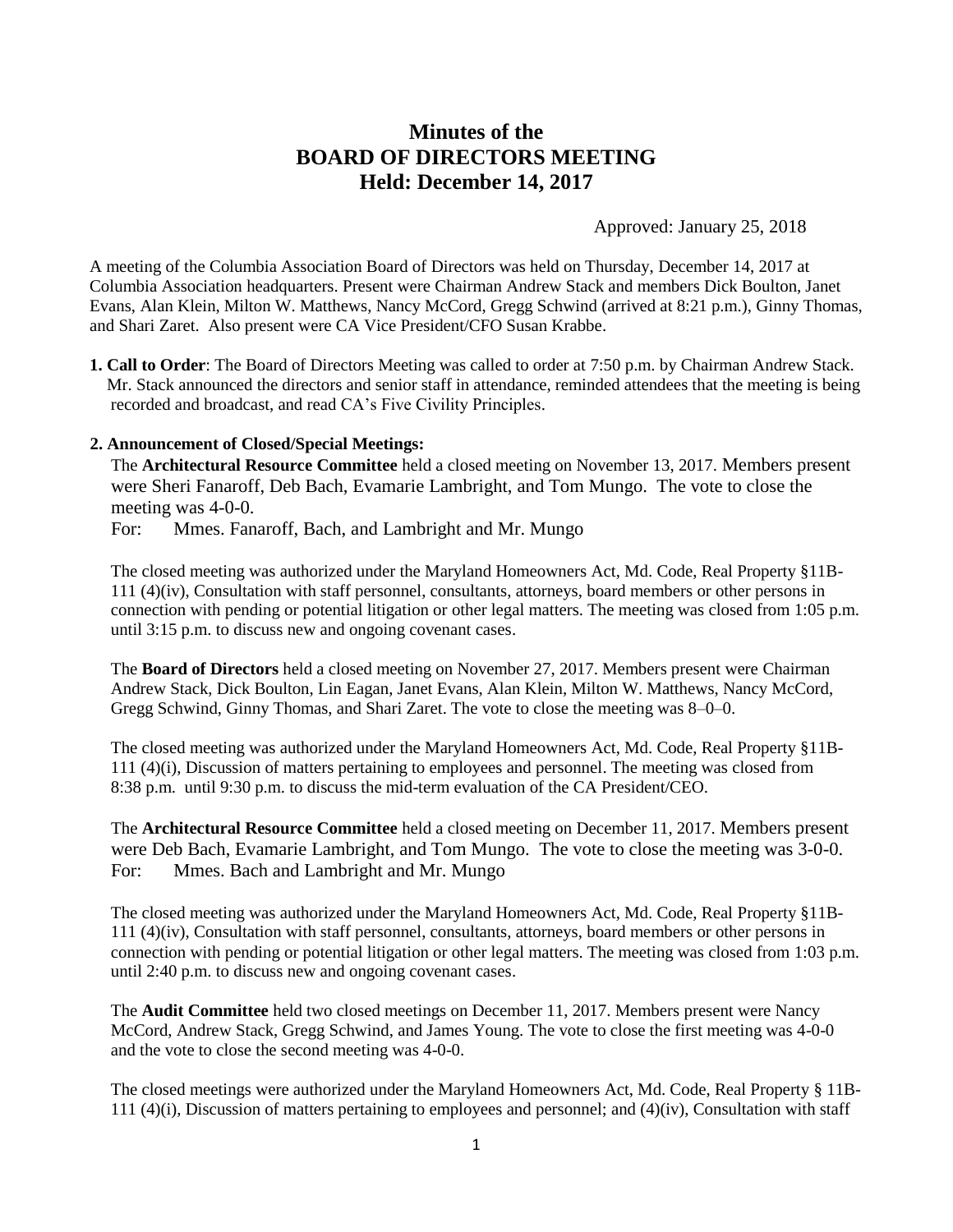personnel, consultants, attorneys, board members, or other persons in connection with pending or potential litigation or other legal matters. The first meeting was closed from 7:05 p.m. until 8:14 p.m., and the second meeting was closed from 9:20 p.m. until 10:17 p.m. The purposes of the closed meetings were (1) review of an outsourced report and (2) review of several internal audit reports and consultation with staff personnel on legal matters.

# **3. Approval of Agenda**

Ms. Thomas made a motion to discuss adding the "BWI Noise Issue" topic back on the agenda for the January 25, 2018 Board meeting. Mr. Klein seconded the motion. Mr. Stack agreed to add the discussion as item 6(b)3 of the December 14, 2017 Board meeting agenda.

**Action**: Ms. McCord moved to approve the agenda as amended. Ms. Thomas seconded the motion, which passed unanimously. Vote: 7-0-0. (Mr. Schwind had not arrived at the time the vote was taken.)

## **4. Disclosure of Conflict of Interest:** none

#### **5. Reports/Presentations**

(a) President's Report

Discussion centered on why Haven on the Lake had its own page on the CA website, while other CA entities did not. A revisit of CA's social media policy will be added to the Agenda Topics Log. Mr. Matthews will update the Board on village signage. Mr. Klein asked if parking would be provided for Haven on the Lake patrons during, and after, construction of the new building on the existing Haven parking lot. Mr. Matthews said designated parking places for Haven on the Lake would be included in the parking garage in the new building. It was noted that CA's lease with Howard Hughes Corporation requires that parking be provided at all times.

(b) Report from the CA Representatives to the Inner Arbor Trust Board of Directors Discussion centered on the status of the Butterfly and the layout of the pathways. Mr. Stack suggested Board members send their questions about the Butterfly and the pathways to Ms. Eagan and Messrs. Matthews and Schwind via e-mail.

(c) Financial Reports

The Audit Committee reviewed the FY 18  $2<sup>nd</sup>$  Quarter Financial Report and the FY 18  $2<sup>nd</sup>$  Quarter Financial Statements and had no concerns. Both were accepted by the Board of Directors.

## **6. Board Action**

(a) Consent Agenda

 1. Approval of Minutes – November 9, 2017 Hearing no objection, the minutes were approved.

- (b) Board Votes
	- 1. Approval of IRS Forms 990 and 990T

 The IRS Forms 990 and 990T were reviewed by the Audit Committee and sent to the Board of Director for approval.

 **Action:** Mr. Boulton moved that the Board of Directors approve the IRS Forms 990 and 990T. Ms. Evans seconded the motion. The vote to approve the forms was unanimous.

2. Approval of the Independent Auditors for FY 2018

 The Audit Committee reviewed the selection of CliftonLarsonAllen LLP as the independent auditors for FY 2018 and recommended the selection be sent to the Board of Directors for approval. **Action:** Mr. Boulton moved the Board of Directors approved the selection of CliftonLarsonAllen LLP as the independent auditors for FY 2018. Ms. Evans seconded the motion. The vote to approve was unanimous.